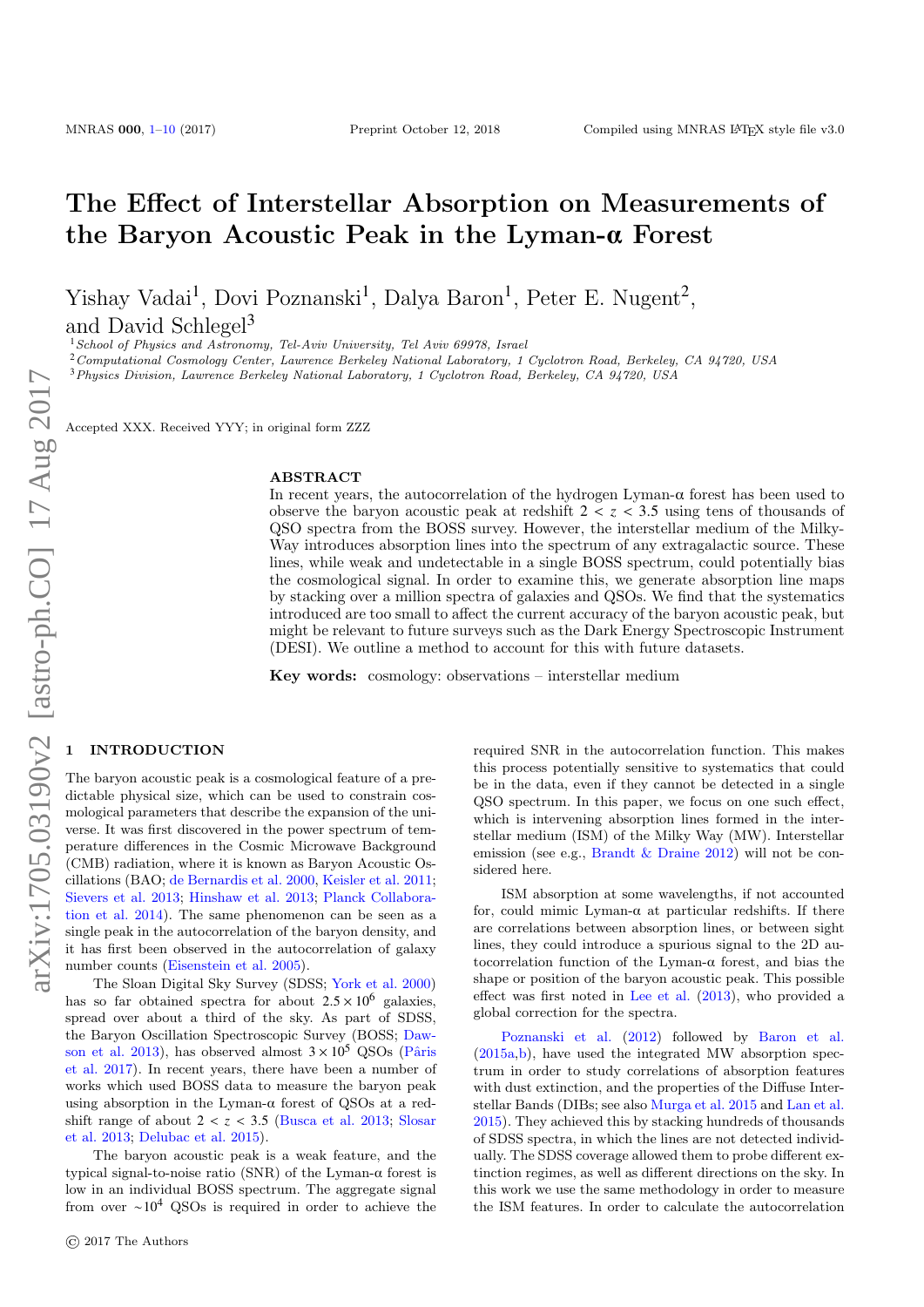# 2 Vadai et al.

of the Lyman- $\alpha$  forest, we re-created a pipeline which is similar to previous works [\(Busca et al.](#page-9-10) [2013;](#page-9-10) [Slosar et al.](#page-9-11) [2013;](#page-9-11) [Delubac et al.](#page-9-12) [2015\)](#page-9-12). Combining these two approaches, we study the ISM contribution in isolation from other effects.

Near the final stages of this work, [Bautista et al.](#page-9-20) [\(2017\)](#page-9-20) published an updated measurement of the Lyman-α BAO autocorrelation from 12th data release (DR12) of SDSS BOSS [\(Alam et al.](#page-9-21) [2015\)](#page-9-21). There, they briefly discuss the possible systematic contribution of the MW ISM to the BAO signal, which we study here in more detail.

## 2 BARYON PEAK PIPELINE

In order to measure the ISM contribution to the autocorrelation of the Lyman- $\alpha$  forest, we need a pipeline to calculate the autocorrelation estimator. We follow the method used in [Busca et al.](#page-9-10) [\(2013\)](#page-9-10), [Slosar et al.](#page-9-11) [\(2013\)](#page-9-11), and [Delubac et al.](#page-9-12) [\(2015\)](#page-9-12), with some modifications as discussed below.

#### 2.1 Data selection

We use 176 944 QSOs from BOSS DR12 with redshift <sup>2</sup>.<sup>1</sup> <  $z \leq 3.5$  as selected by [Ross et al.](#page-9-22)  $(2012)$ , and observed as part of the BOSS program with the upgraded SDSS spectrographs [\(Smee et al.](#page-9-23) [2013\)](#page-9-23). This redshift range translates to a wavelength range of about  $3600 \text{ Å}$  to  $5500 \text{ Å}$ . The lower limit is set by atmospheric absorption of UV light, whereas the higher limit is set by diminishing observed QSO numbers at higher redshifts. Note that this wavelength range falls within the blue cameras of the BOSS spectrographs. In the rest frame, we restrict ourselves to the range  $1040 \text{\AA}$  to  $1200 \mathrm{\AA}$ .

Within the spectra we discard pixels as follows. First, SDSS provides a variety of flags that are derived from the subexposures, and then propagated to the reduced stacked spectrum with both AND and OR operators. The OR operator corresponds to pixels that are marked in a single sub exposure, while the AND operator corresponds to pixels that are marked in all the sub exposures of a given source.We discard all pixels that are flagged in all sub-exposures, but we use only specific OR mask flags. Out of those, the BRIGHT-SKY flag is the most common, and causes the removal of 18 percent of the data. A few other flags (BADTRACE, BAD-FLAT, MANYBADCOLUMNS) discard up to 2 additional percent. We also mask the telluric Hg I line with a  $4356 \text{\AA}$  to  $4364 \text{\AA}$ mask. This line is flagged by the SDSS pipeline in most of the spectra, but we find some residuals in other spectra as well.

Broad Absorption Lines (BALs) in the rest frame of the  $\alpha$ SOs overlap with the Lyman- $\alpha$  forest and introduce noise that we wish to avoid. We mask BALs in our spectra using the BOSS catalogue (Pâris et al. [2017,](#page-9-9) DR12Q\_BAL). We mask out the following lines: C iv, O vi, NV , Si iv+O iv as well as Lyman-α, based on the supplied BAL reference frames (minimum and maximum velocities). We add a fractional safety margin of  $2 \times 10^{-3}$  of the wavelength to the line widths. For the same reason, we mask Damped Lyman-α Absorption systems (DLAs), using a catalogue provided by [Garnett et al.](#page-9-24) [\(2016\)](#page-9-24). Similarly to [Delubac et al.](#page-9-12) [\(2015\)](#page-9-12), we remove regions with more than 20 percent absorption and correct the

damping wings using a Lorentzian profile for Lyman-α and Lyman-β, ignoring possible metal lines from these systems.

#### 2.2 Continuum fit

We implement a continuum fit process based on MF-PCA (see [Suzuki et al.](#page-9-25) [2005;](#page-9-25) Pâris et al. [2011;](#page-9-26) [Lee et al.](#page-9-27) [2012\)](#page-9-27), with some minor differences in the fit process. First, we do not perform a visual inspection of all the fitted continua (except for a small fraction of objects). [Lee et al.](#page-9-27) [\(2012\)](#page-9-27) fitted redshift correction, power-law correction and flux normalization parameters simultaneously with the PCA coefficients, using the Levenberg-Marquardt (LM) algorithm. We perform LM on power-law correction and flux normalization, with a linear least squares for the PCA coefficients in every iteration. We find that allowing the redshift to vary sometimes produces unreliable results. For every QSO, we calculate a 'goodness of fit' value, defined as the mean of the absolute fit errors, over a wavelength range of  $1216 \, \AA$ to  $1600 \text{ Å}$ . We bin the QSOs according to their SNR, and discard those with the lowest goodness of fit in every bin. To account for the lack of visual inspection, we discard the worst 10 percent of the continuum fits, instead of the 5 percent discarded in [Lee et al.](#page-9-27) [\(2012\)](#page-9-27). Assuming the number of pairs is quadratic with QSO density, we thus remove about 20 percent of the pixel pairs. At the end of this stage we discard 29662 QSOs due to bad fit, 5967 QSOs in which the continuum level is comparable to the noise, and 546 QSOs in which the relevant part of the spectrum contains less than 150 valid pixels. The Lyman-α forest autocorrelation is computed from the remaining 140769 QSOs. This is a similar number to the total used by [Delubac et al.](#page-9-12) [\(2015\)](#page-9-12) who used DR11 while we use DR12, but due to our more conservative cuts, and lack of visual inspection, we reject more QSOs.

#### 2.3 The autocorrelation estimator

We obtain the transmittance,  $T(z)$  for every QSO, where  $z$ is the Lyman- $\alpha$  equivalent redshift of the wavelength,  $f(z)$ is the QSO intrinsic flux, and  $C_q(z)$  is the estimated continuum.

$$
T(z) = \frac{f(z)}{C_q(z)}\tag{1}
$$

 $\overline{T}(z)$  is the mean transmittance, where the average is done over all QSOs, as a function of redshift. The fractional change in transmittance,  $\delta_F$ , is defined as:

$$
\delta_F(z) = \frac{T(z)}{\bar{T}(z)} - 1\tag{2}
$$

The overall slope predicted by the continuum fit is not exact, especially for higher redshift QSOs, where the Lyman- $\alpha$  forest spans a wider wavelength range. We define  $\delta_F(D_C(z))$  to be  $\delta_F(z)$  as a function of the line-of-sight comoving distance,  $D_C(z)$ . We detrend  $\delta_F(D_C(z))$  of Lyman- $\alpha$ forests that span more than 500 Mpc  $(h_0 = 0.7)$ , using a weighted nonuniform boxcar filter with a window size of ±300 Mpc. We find, by trial and error, that the window size is large enough to avoid affecting the 2D autocorrelation in a way that distorts the baryon peak.

After calculating  $\delta_F$ , for all QSOs, following [Busca et al.](#page-9-10)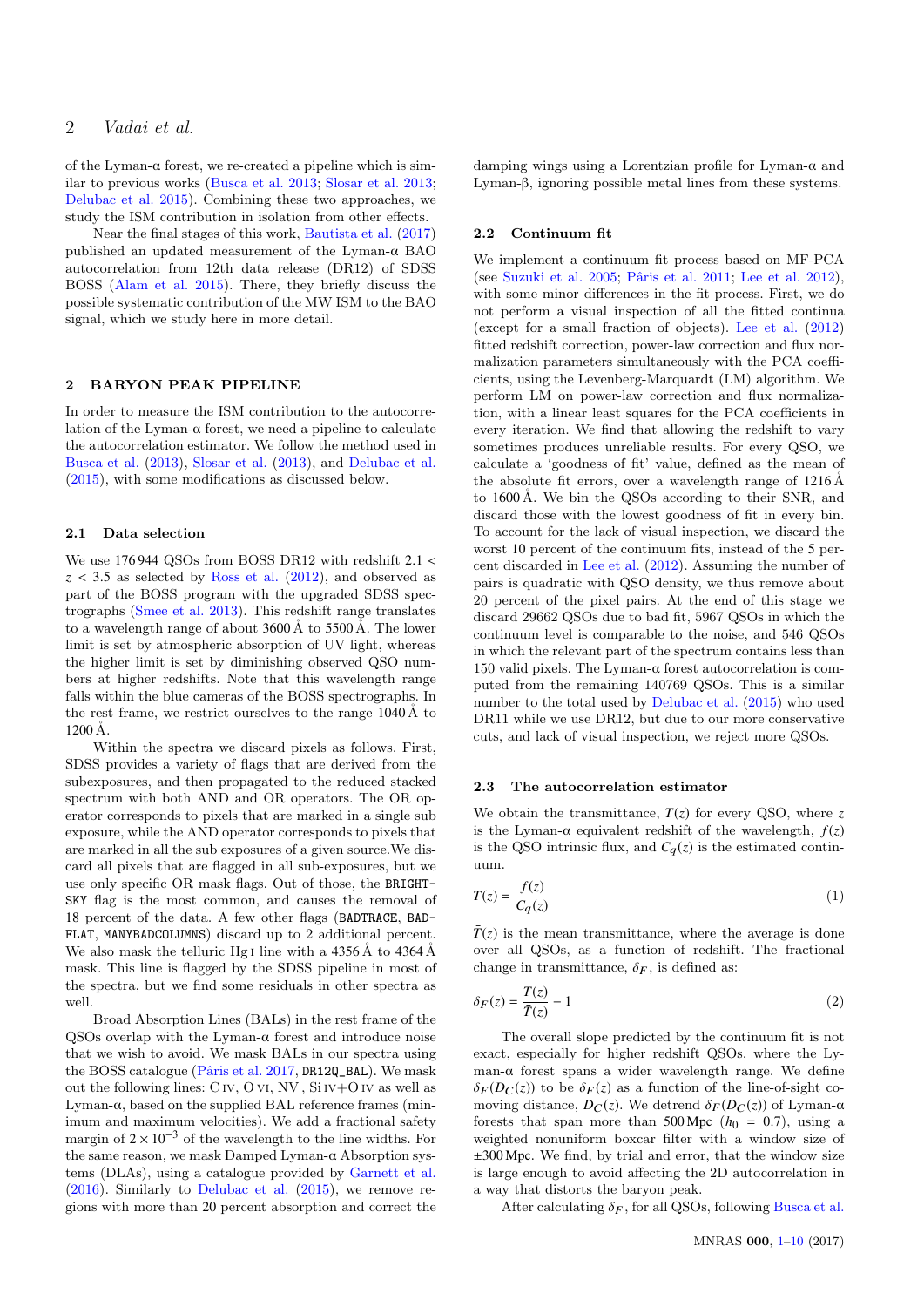$$
\hat{\xi}_A = \frac{\sum_{ij \in A} w_{ij} \delta_i \delta_j}{\sum_{ij \in A} w_{ij}}\tag{3}
$$

where A is a bin of comoving parallel and transverse distances between pairs of pixels. The sum over *<sup>i</sup>*, *<sup>j</sup>* represents all pixel pairs with the required distances.

# 2.4 Pixel weights

We use a model for the weights given by [Busca et al.](#page-9-10) [\(2013\)](#page-9-10), based on [McDonald et al.](#page-9-28) [\(2006\)](#page-9-28). The expression for the weight of a pair of pixels is:

$$
w_{ij} \propto \frac{\left[ (1+z_i)(1+z_j) \right]^{\gamma/2}}{\xi_{ii}^2 \xi_{jj}^2} \tag{4}
$$

Where:

$$
\xi_{ii}^2 = \frac{\sigma_{\text{pipeline},i}^2}{\eta(z_i)} + \sigma_{\text{LSS}}^2(z_i) \quad ; \quad \sigma_{\text{pipeline},i}^2 = \frac{1}{i \text{var} \cdot (C_q \bar{T})^2} \tag{5}
$$

This model takes into consideration:

• The measured redshift dependence of the correlation function  $(1 + z)^\gamma$  where  $\gamma = 3.8$ .

• The flux error for each point in the Lyman-α forest 2<br>pipeline,*i* which in turn is based on flux error (ivar).<br>A Variance introduced by the large scale structure

Variance introduced by the large scale structure  $\sigma_{\text{LSS}}$ . • A scaling factor for the contribution of pipeline variance

to the correlation variance  $\eta$ .

We use the values obtained by [Busca et al.](#page-9-10) [\(2013\)](#page-9-10) for  $\sigma_{LSS}(z)$  and  $\eta(z)$ .

The contributions of *i* and *j* can be separated to the product  $w_{ij} = w_i w_j$ , so that weights can be calculated per pixel rather than for every pair:

$$
w_i = (1 + z_i)^{\gamma/2} \left[ \frac{1}{i \text{var} \cdot (C_q \bar{T}_i)^2 \eta(z_i)} + \sigma_{\text{LSS}}^2(z_i) \right]^{-1} \tag{6}
$$

#### 2.5 Implementation

Our pipeline is written in Python+NumPy, with the critical path in the autocorrelation calculation written in Cython. We use the reference Python implementation, which is a bytecode interpreter, and as such it can be 2–3 orders of magnitude slower than compiled languages such as C. Each instruction has to be translated at runtime, which incurs an overhead. Numpy offers improved performance by including pre-compiled versions of common mathematical calculations, like matrix operations. However, some problems do not map efficiently to the 'recipes' provided by Numpy. Cython uses a simple syntax similar to python, while achieving performance that is comparable to C. Using Cython, we can write loops explicitly and control the iteration boundaries, which allows us to ignore pixel pairs that are too far away in redshift.  $\xi_A = \frac{\omega_{12} \times \omega_{12} \times \omega_{13}}{\sum_{13} \omega_{13} \times \omega_{14} \times \omega_{15} \times \omega_{16} \times \omega_{17} \times \omega_{18} \times \omega_{19} \times \omega_{10} \times \omega_{10} \times \omega_{10} \times \omega_{10} \times \omega_{10} \times \omega_{10} \times \omega_{10} \times \omega_{10} \times \omega_{11} \times \omega_{12} \times \omega_{13} \times \omega_{14} \times \omega_{15} \times \omega_{16} \times \omega_{17} \times \omega_{18} \times \omega$ 

Given two QSOs, *A* and *B*, with Lyman-α forest sizes *N* and *M*, respectively, calculating their correlation contribution using matrix operations requires all *N*×*M* combinations



<span id="page-2-0"></span>Figure 1. A diagram of two sightlines  $A, B$  showing how the range of relevant pixels in  $B$  for every pixel in  $A$ , is determined by the maximum correlation length of interest. When the autocorrelation length is small enough compared to a typical Lyman-α forest length, it is possible to avoid iterating over all pairs of pixels between two QSOs. The minimum (maximum) indices for each valid range form a monotonically increasing sequence. If we have a valid starting point  $B_{i-n}$  for  $A_i$ , we can begin the next iteration  $A_{i+1}$  at that point. At the other end, once at least one point in  $B$  has been found to be in range of  $A_i$ , iteration over points in  $B$ can stop if the next point is out of range.

a range of 200  $h^{-1}$  Mpc to 600  $h^{-1}$  Mpc, while the total range 1.95 <  $z < 3.5$  corresponds to 1700  $h^{-1}$  Mpc. Given a point<br>in OSO A, the matching points within 200  $h^{-1}$  Mpc in OSO in QSO A, the matching points within  $200 h^{-1}$  Mpc in QSO B all lie in a limited distance range. Therefore, the overlap between sightlines can be small, and most of the matrix elements represent points that are too far apart. Because distances are monotonically increasing, it is possible to choose the iteration boundaries of the inner loop (over QSO B) to avoid pairs which cannot be found within the required range of 200  $h^{-1}$  Mpc (see fig. [1\)](#page-2-0). Suppose we know the maximal range of pixels in QSO B,  $[B_{i-n}, B_{i+k}]$  that are in range of *A*<sub>i</sub>. It is possible to find the maximal range  $[B_{i+1-n}, B_{i+1+k}]$ <br>corresponding to the next point in *A*<sub>i</sub> *A*<sub>i</sub>, without iterating corresponding to the next point in  $A$ ,  $A_{i+1}$ , without iterating over all points in  $B$  for every  $A_i$ , because the series of range start (or end) points is monotonically increasing as well.

In order to find the set of all QSO pairs, we choose QSOs that are separated by less than  $3^{\circ}16'$  which corresponds to about  $200 h^{-1}$  Mpc at  $z = 1.9$ . The  $1.5 \times 10^5$  QSOs form about  $2 \times 10^{10}$  potential pairs, out of which only  $5 \times 10^7$ unique pairs are within the required angular range. We use a KD-Tree implementation in the astropy package, which can perform a k-Nearest Neighbor Search in *O*(*k* log *n*). To parallelize the search, each core is assigned a different subset of the QSOs, to check against the full list of QSOs.

The pipeline supports parallelization through MPI, using the Mpi4Py package. Performance is about  $3 \times 10^7$  pixel pairs per second per core. The BOSS Lyman-α forest yields  $\sim$ 3 × 10<sup>12</sup> pixel pairs and can be calculated within an hour on a 32-core machine.

Every pixel pair in our pipeline is binned according to sky region (HealPix bin), parallel comoving separation, transverse comoving separation, and parallel comoving distance (the average distance of the pixel pair). The range and resolution on each axis can be changed to obtain different cuts of the results (a tradeoff is required to prevent the size of the 4-dimensional array from becoming too large).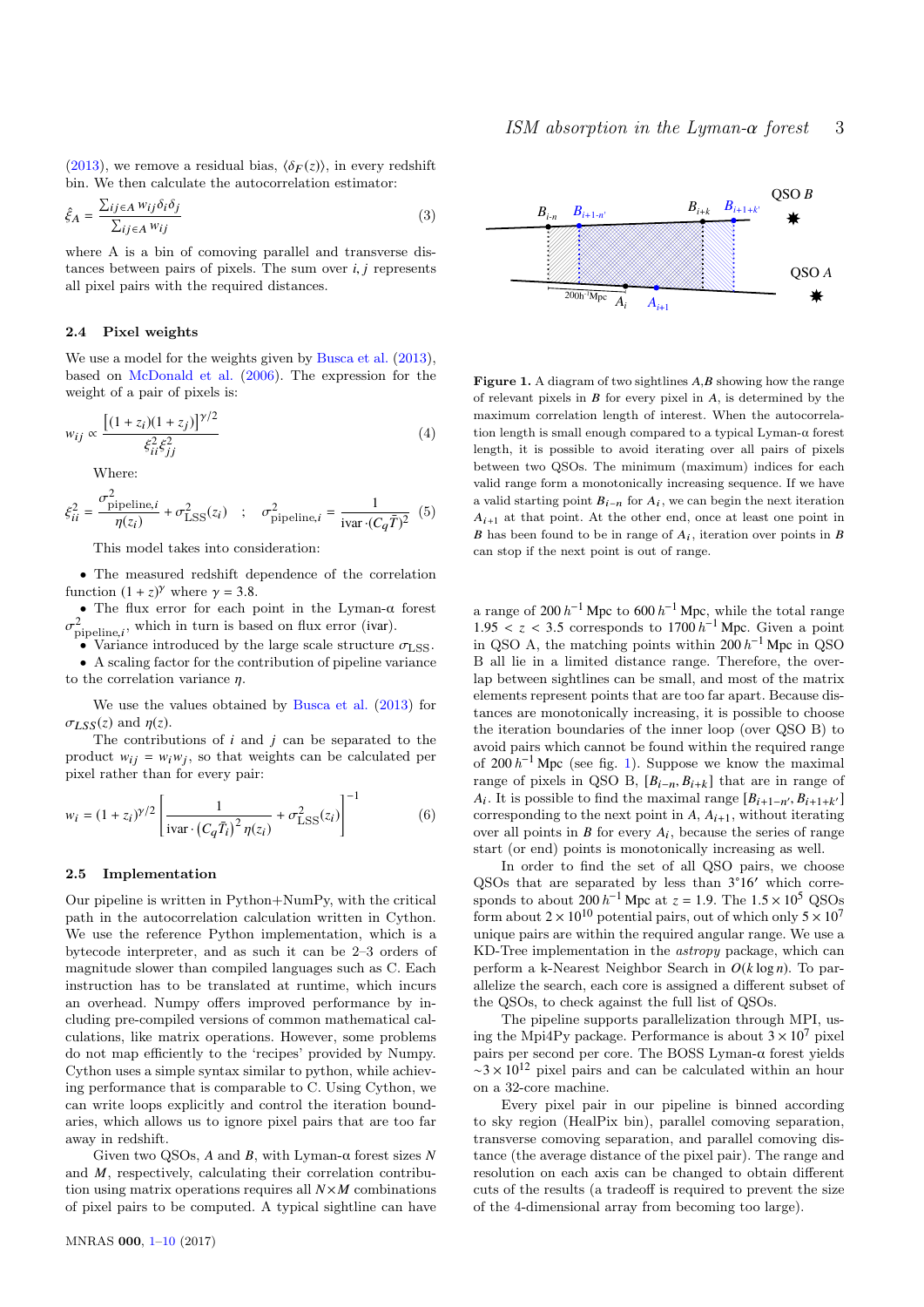# 4 Vadai et al.

We make the pipeline source code available at: <https://github.com/yishayv/lyacorr>.

## 2.6 Lyman- $\alpha$  autocorrelation results

Figure [2](#page-4-0) shows the autocorrelation estimator,  $\hat{\xi}$ , as a function of parallel and transverse comoving separation,  $(r_{\parallel}, r_{\perp})$ .<br>We include the autocorrelation estimator from Delubes et al. We include the autocorrelation estimator from [Delubac et al.](#page-9-12) [\(2015\)](#page-9-12) for comparison (received by private communication). Figure [3](#page-4-1) shows the autocorrelation estimator multiplied by distance squared in three angular wedges where  $\mu$  is the cosine of the angle of the coordinate  $(r_{\parallel}, r_{\perp})$ . There is faint trace of the BAO signal, at small angles (blue line), with an trace of the BAO signal, at small angles (blue line), with an amplitude of about ~5 × 10<sup>-5</sup> near 100  $h^{-1}$  Mpc.

Since our purpose is not to perform a full cosmological measurement, we did not derive the covariance matrix of the autocorrelation estimator, so we do not have a robust error estimation, in contrast to previous works. However, the autocorrelation estimator values are similar to previous results with the same data, with slightly more noise along *r*⊥, appearing as faint vertical stripes in fig. [2.](#page-4-0) We can therefore proceed to study the ISM imprint on the cosmological signal.

## 3 STACKED ISM SPECTRA

[Poznanski et al.](#page-9-15) [\(2012\)](#page-9-15) have used SDSS spectra stacked in the observer frame to measure the correlation of dust extinction with the Na i D absorption doublet in the ISM of the MW. [Baron et al.](#page-9-16) [\(2015a,](#page-9-16)[b\)](#page-9-17) have expanded that process to the entire wavelength range of the SDSS spectrograph to detect multiple DIBs, study their properties, and measure the correlations between DIBs and with other species.

[Baron et al.](#page-9-16)  $(2015a)$  used only data redder than 3800 Å, corresponding to a Lyman- $\alpha$  redshift of 2.1, due to the limits of the original SDSS spectrographs [\(Smee et al.](#page-9-23) [2013\)](#page-9-23). We create ISM spectra using a similar process, using only spectra from the BOSS spectrograph, with a limit of  $3600 \text{ Å}$ , or a Lyman- $\alpha$  redshift below 2. We use  $1.5 \times 10^6$  galaxies and  $3 \times 10^5$  QSOs from the 12th data release (DR12). For every spectrum, we estimate the continuum using a Savitzky-Golay filter with a  $80 \text{\AA}$  window [\(Savitzky & Golay](#page-9-29) [1964\)](#page-9-29)<sup>[1](#page-3-0)</sup>. Filters have edge effects, they are ill defined near the edges of a sequence (spectrum in our case), over a region proportional to the window size. We use a narrower window than in the previous works, in order to discard less blue pixels, our region of interest. For every object (galaxy or QSO), we divide the original spectrum by the continuum to obtain a (noisy) detrended spectrum of relative absorption. Pixels where the continuum was nonpositive or comparable to noise (below  $0.5 \times 10^{-17}$  erg/s/cm<sup>2</sup>/Å) were discarded.<br>We then calculate the median of the detron

We then calculate the median of the detrended spectra, at every wavelength, in 20 bins of extinction, using the maps of [Schlegel et al.](#page-9-30) [\(1998\)](#page-9-30). The bin boundaries are chosen so that there is a similar number of spectra in each bin. This stacking allows us to reach the SNR necessary to detect the weak absorption features we seek. As discussed below, these

stacks allow us to address only some of aspects of the ISM bias on the BAO measurement.

Since, generally speaking, QSOs are blue and galaxies are red, the blue end of the median spectra is dominated by QSOs (fig. [4\)](#page-4-2), and the red by galaxies, where their much larger number contributes in addition to their colour. The split point occurs at roughly  $4400 \text{\AA}$  which corresponds to a redshift of <sup>∼</sup>2.6. The Lyman-<sup>α</sup> autocorrelation data spans <sup>2</sup> < *<sup>z</sup>* < <sup>3</sup>.5, but most of the statistical weight is near *<sup>z</sup>* <sup>∼</sup> <sup>2</sup>.2. This means that for the most part, our ISM estimation relies on the QSO spectra, which include the Lyman-α QSOs and lower redshift QSOs, and we cannot leverage significantly the power in the galaxy spectra. Lyman-α QSOs account for about half of the flux from QSOs in the *u* and g bands.

The stacked ISM spectra are shown in fig. [5.](#page-5-0) Each row represents a spectrum in a single extinction bin. The mean absorption has been removed to show only features that are correlated with extinction. One can see that the spectra are very noisy at short wavelengths, where there is a penury of photons, and that only very strong lines appear. The Ca II H&K lines (3968 Å and 3933 Å) are clearly the most notable feature in our range. The artifact at ∼5580 Å is caused by the transition between the red and blue spectrographs. The Na<sub>I</sub> doublet can be seen near  $5890 \text{\AA}$ . Also visible are the DIBs at  $5780 \text{\AA}$  and, to a lesser extent,  $5797 \text{\AA}$ .

## 4 ESTIMATING THE ISM INFLUENCE ON THE BAO SIGNAL

We proceed to estimate the influence of the ISM absorption lines on the estimated baryonic peak. We identify two potential ways for the ISM to produce a BAO-like feature in the autocorrelation function: The first is correlation between different lines at different wavelengths. Such correlations would mimic intrinsic Lyman- $\alpha$  correlations in the parallel direction, along the line of sight, and have no angular dependence. Additionally, there could be angular correlations in all (or some) of the line strengths, due to preferred scales in the MW gas distribution.

## <span id="page-3-1"></span>4.1 Wavelength/parallel component

For correlations between lines to bias the BAO measurement, lines would need to have wavelength separations that correspond to a line-of-sight comoving distance of the same order as the baryon peak. The spurious feature created by such lines would be at a comoving distance that is the mean of the apparent comoving distance of the lines (when wrongly interpreted as  $Lyman-\alpha$ ).

To create a BAO-like signal of the same strength (∼5 × 10−<sup>5</sup> ) using absorption line pairs, we would need relative absorption which is the square root of the signal strength,  $\sim$ 7 × 10<sup>-3</sup>, for a particular redshift value. However, because we average over a large redshift range, multiple pairs of different line transitions would have to conspire to create a single feature that would not be smoothed.

Consider two absorption lines with effective profile widths  $\Delta \lambda_1$  and  $\Delta \lambda_2$  and average relative absorptions  $f_1, f_2$ , over a redshift range  $\Delta \lambda_{\rm survey}$ . For simplicity, we treat the measured absorption profiles as boxcar functions. In addi-

<span id="page-3-0"></span><sup>1</sup> Savitzky-Golay is a generalization of 'running mean' where instead of fitting a constant in the window (the mean) one fits a polynomial.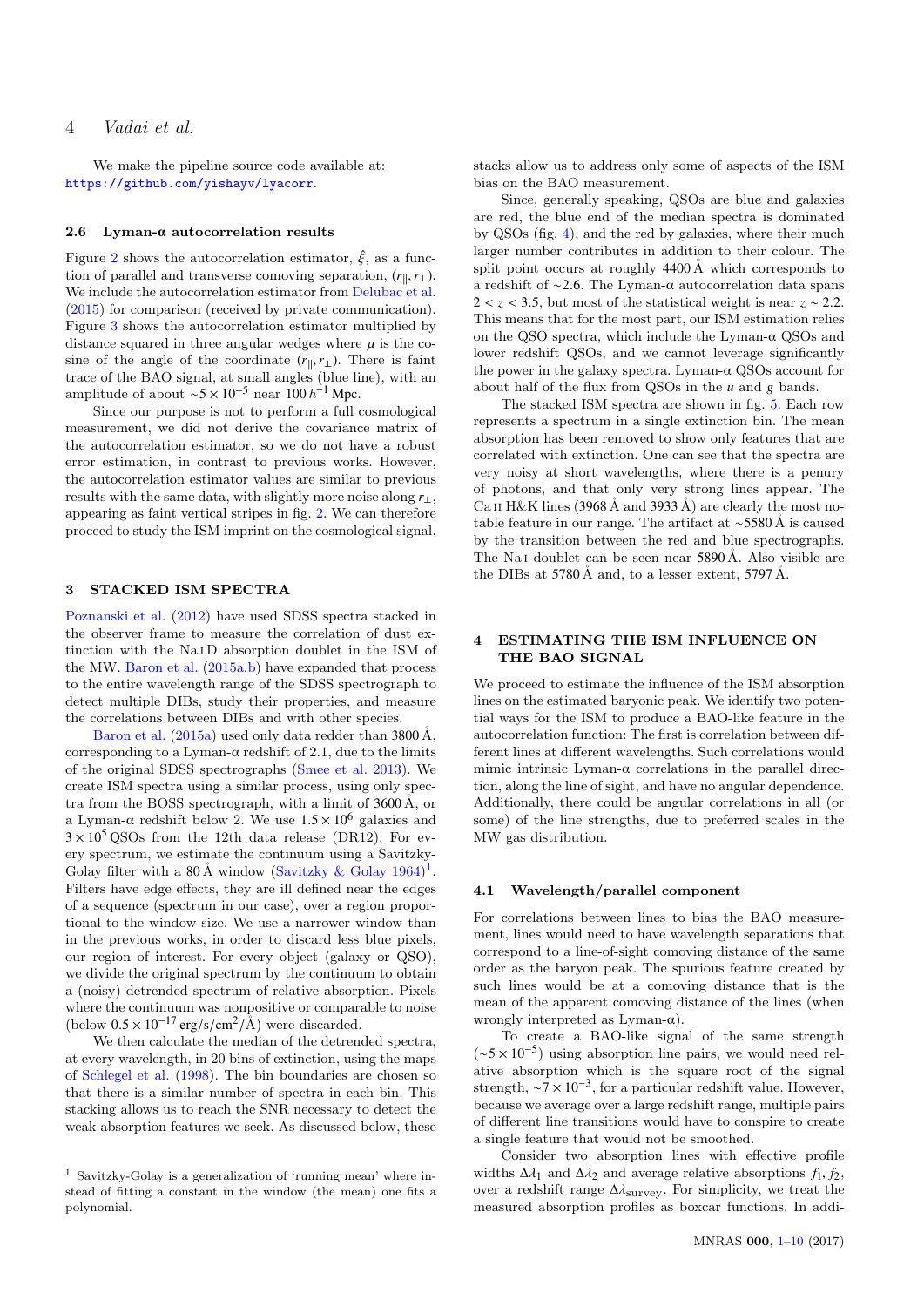

 $\overline{0}$ 

<span id="page-4-0"></span>**Figure 2.** Autocorrelation,  $\hat{\xi}_A$ , of the change in transmittance  $\delta_F$ , in comoving distance bins in parallel and transverse directions. The baryon peak should have the form of a quarter circle around the origin with a radius of ∼100 h <sup>−</sup><sup>1</sup> Mpc. In addition to a faint trace of the BAO signal, one can see a strong peak near the origin, due to the large scale structure, as well as spurious anticorrelation at short perpendicular distances due to redshift distortion [\(Kaiser](#page-9-31) [1987;](#page-9-31) [Tian et al.](#page-9-32) [2011\)](#page-9-32). Left: This work. Right: Data from [Delubac et al.](#page-9-12) [\(2015\)](#page-9-12).

 $-4.0$  $-3.2$  $-2.4$ 



0 50 100 150 200  $r_\perp [h^{-1}\,{\rm Mpc}]$ 

0

<span id="page-4-1"></span>**Figure 3.** Lyman-α autocorrelation,  $\hat{\xi}$ , multiplied by distance squared in three angle ranges where  $\mu$  is the cosine of the angle of the coordinate  $(r_{\parallel}, r_{\perp})$ . We expect to see the acoustic peak at ~100  $h^{-1}$  Mpc. Such a peak is only notable (if barely) at the smallest angles, similarly to the results of [Delubac et al.](#page-9-12)  $(2015)$ . Note the plotted autocorrelation and uncertainty do not take into account the covariance of the correlation bins.

tion, for simplicity, we disregard the nonlinear relation between wavelength/redshift and comoving distance.

Assuming the correlation function resolves the lines (in comoving space), their contribution (without taking noise into account) would be:

$$
f_1 f_2 \frac{\Delta \lambda_1 \Delta \lambda_2}{(\Delta \lambda_{\text{survey}})^2}.
$$
 (7)

The effect is attenuated by the fact that we measure ab-



0 50 100 150 200  $r_\perp [h^{-1}\,{\rm Mpc}]$ 

 $-4.0$  $-3.2$  $-2.4$ 

<span id="page-4-2"></span>Figure 4. Contribution of galaxies vs. QSOs to the ISM spectra. The plot shows the fraction of objects with relative absorption in the range <sup>0</sup>.<sup>9</sup> to <sup>1</sup>.1. The median is almost always within this range, so the density of objects determines the amount of statistical noise. At wavelengths shorter than ∼4400 Å the median value is determined mostly by QSOs.

sorption relative to the mean transmittance over the whole survey. On the other hand, the statistical weight contribution varies with wavelength. Therefore, it would be wise to take a smaller, more conservative estimate for  $\Delta \lambda_{\text{survey}}$ . For BOSS, most of the data is around redshift <sup>2</sup>.<sup>1</sup> to <sup>2</sup>.5, so the wavelength range is about  $500 \text{\AA}$ .

For the strongest lines in our range of interest, the Ca ii H&K, we find in the stacked ISM spectra a relative absorption of 10 percent, but less than 3 percent change in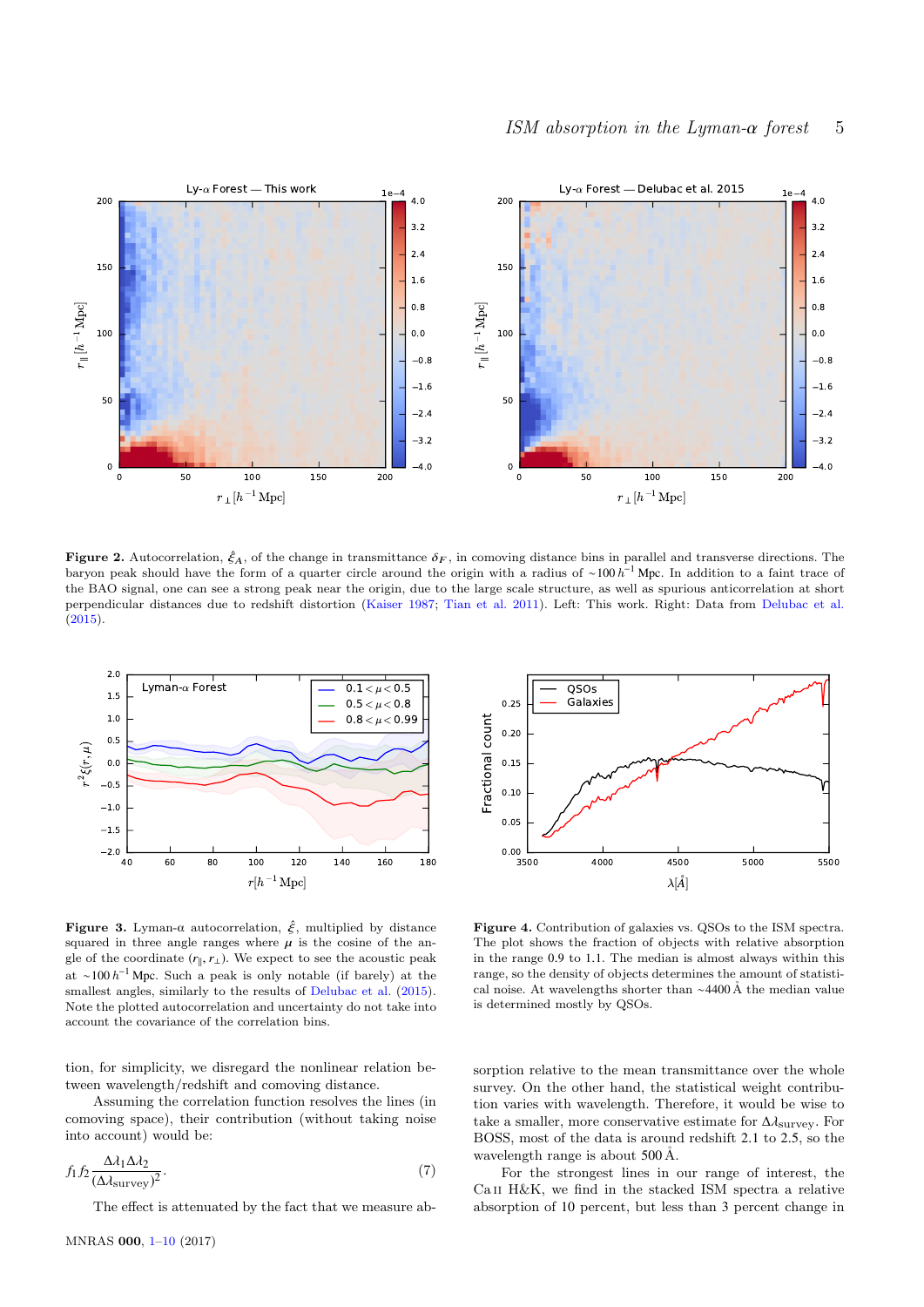

Figure 5. Stacked ISM spectra from BOSS galaxies and QSOs, in bins of extinction. The bin boundaries are chosen so that there is a similar number of spectra in each bin. The mean absorption at each redshift has been removed to show only how absorption correlates with extinction. Our range of interest is 3600 Å to 5500 Å (Lyman- $\alpha$  redshift of 1.95 to 3.5). The blue extreme is noisy so we cannot say much about it (it also has small contribution to the Lyman- $\alpha$  autocorrelation due to the weighting scheme). The Ca II H&K lines (3968 Å and 3933 A) are clearly the most notable feature in our range. The artifact at ∼5580 A is caused by the transition between the red and blue spectrographs. The Na<sub>I</sub> doublet can be seen at 5890 Å and 5896 Å. Also visible are the DIBs at 5780 Å and, to a lesser extent, 5797 Å. In order to show small changes in intensity, we use a colour scale that saturates some of the data.

absorption between the highest and lowest extinction bins. Using a rough value of 5 percent, we obtain:

$$
0.05^2 \frac{(5 \text{ Å})^2}{(500 \text{ Å})^2} = 2.5 \times 10^{-6}
$$
 (8)

This number is 20 times smaller than the BAO amplitude of  $\sim$ 5 × 10<sup>-5</sup>, however it assumes that our stacks based on the dust maps can recover the full potential correlation between the Ca ii H&K lines.

We estimate the bias that could be introduced to the BAO peak estimation by ISM lines. As we show in section [4.3,](#page-6-0) the current data, especially in the bluest part of the spectrum, are insufficient to clearly detect most lines, so we cannot rule out hypothetical correlations from lines that we know exist in this wavelength range (e.g., [Morton](#page-9-33) [2003\)](#page-9-33). As a proxy for these lines, we assume the amplitude of the Ca II H&K-induced correlation (section [4.4\)](#page-7-0), but allow it to shift in apparent comoving distance, in order to simulate the potential effect of ISM lines which may remain hidden in our noise. We fit a Gaussian curve to the sum of the real and spurious signals to find the displacement in the primary peak position. We find that the maximum bias is obtained when the lines are positioned <sup>∼</sup>0.<sup>7</sup> σ from the pri-

<span id="page-5-0"></span>mary peak, where  $\sigma$  is the standard deviation of the BAO signal. We obtain a value of about <sup>0</sup>.<sup>3</sup> percent to the BAO peak displacement, if indeed the ISM correlation is about 20 times smaller than the cosmological signal. Specifically for the Ca ii H&K lines, the maximum displacement, of order 0.05 percent, occurs in the  $0.1 < \mu < 0.5$  angular wedge. The baryon peak has a constant *r*, whereas ISM lines have a constant  $r_{\parallel}$ , which means their relative position depends on  $\mu$ .<br>The exact hiss depends on the details mainly the location The exact bias depends on the details, mainly the location of the spurious peak, and to a certain extent the fit method, but it is likely insignificant for BOSS QSOs.

#### <span id="page-5-1"></span>4.2 Angular component

Most of the statistical weight in BOSS data occurs around  $z = 2.2$ . This can be seen in figs. [6](#page-6-1) and [7,](#page-6-2) where we calculate the relative contribution of pixel-pairs at different redshifts to the autocorrelation function. The baryon peak scale of  $100 h^{-1}$  Mpc corresponds to about 1.5° at this redshift. As a consequence of the rather narrow peak, having pairs at different redshifts might not be enough to completely erase transverse correlations that may exist at the ∼1° scale in the ISM. The sky density of galaxies and QSOs in SDSS is insufficient to create ISM stacks at every position, and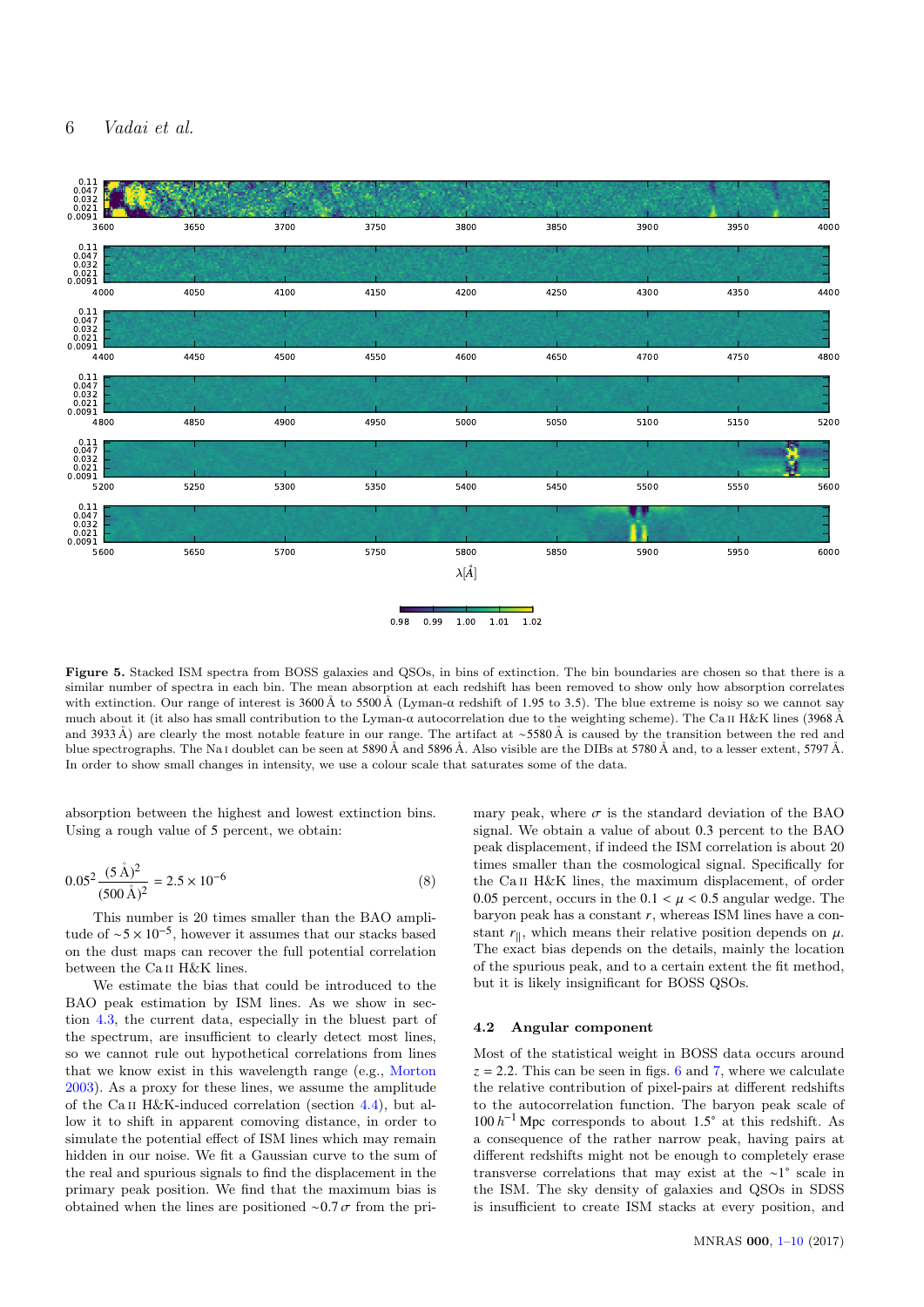

<span id="page-6-1"></span>Figure 6. Weights of pixel pairs in the autocorrelation function. in slices of redshift, binned by their parallel separation  $r_{\parallel}$ . The low redshift end of the Lyman-α forest contributes only to low separation bins, creating a selection effect. The dips around z ∼ <sup>2</sup>.<sup>6</sup> are a result of masking the telluric Hg <sup>i</sup> line.



<span id="page-6-2"></span>Figure 7. Weights of pixel pairs in the autocorrelation function, in slices of redshift, binned by their transverse separation  $r_{\perp}$ . Because the number of pairs scales linearly with the transverse separation, we divided the average scale from each bin. It is clear to see there is very little dependence on the transverse separation, even at high redshifts where the density of QSOs is the smallest.

quantify this. Instead, we can use extinction maps as a proxy to ISM absorption lines, assuming the absorption lines are correlated with dust column (which we know is only true to first order, e.g., [Baron et al.](#page-9-16) [2015a\)](#page-9-16).

We calculate the angular autocorrelation of extinction in two ways: In Method 1, we use the foreground extinction through every QSO sightline using the maps of [Schlegel et al.](#page-9-30) [\(1998\)](#page-9-30). We compute the autocorrelation in angular bins for all possible pairing within a maximum separation of ∼3°. The resulting angular autocorrelation can be seen in fig. [8.](#page-6-3) Clearly, there is no preferred scale, as previously shown in Figure 9 of [Schlegel et al.](#page-9-30) [\(1998\)](#page-9-30).

In Method 2, we use the more recent extinction map from the Planck collaboration [\(Planck Collaboration et al.](#page-9-34) [2016\)](#page-9-34). We calculate the angular autocorrelation for different regions of the sky, within the SDSS field. The result, as seen in fig. [9,](#page-6-4) behaves similarly to the one obtained with Method 1. While extinction varies greatly in magnitude at different



<span id="page-6-3"></span>Figure 8. Autocorrelation of extinction as a function of the angle of separation  $\theta$ . Produced using the extinction values from SDSS for every QSO, summed over all pairs of QSOs. The SDSS extinction value is derived from the SFD maps [\(Schlegel et al.](#page-9-30) [1998\)](#page-9-30).



<span id="page-6-4"></span>Figure 9. Same as fig. [8,](#page-6-3) but produced using extinction maps from [Planck Collaboration et al.](#page-9-34) [\(2016\)](#page-9-34). The various curves show the autocorrelation inside circular discs  $(r = 10^{\circ})$  at different galactic latitudes.

galactic latitudes, the autocorrelation function in all fields has a smooth slope which decreases with angular separation. It appears there is no preferred scale in the dust column density. We therefore do not expect any significant transverse spurious correlation from the ISM. However, this is only a first order estimation, since ISM lines do not correlate perfectly with dust column density [\(Baron et al.](#page-9-16) [2015a\)](#page-9-16).

## <span id="page-6-0"></span>4.3 Autocorrelation of stacked ISM spectra

Since the correlation computation is multi-staged, complex, and very non-linear, we proceed with a data driven approach to quantifying the ISM absorption effect on the autocorrelation estimator. Optimally we would want to derive an ISM spectrum along every sightline, however, since most of our signal in the blue is from QSOs, the source density in BOSS is insufficient. Instead, since to first order all the absorption lines correlate with extinction, we can make a reasonable estimate of the effect of ISM absorption, by using extinction as a proxy for line strength.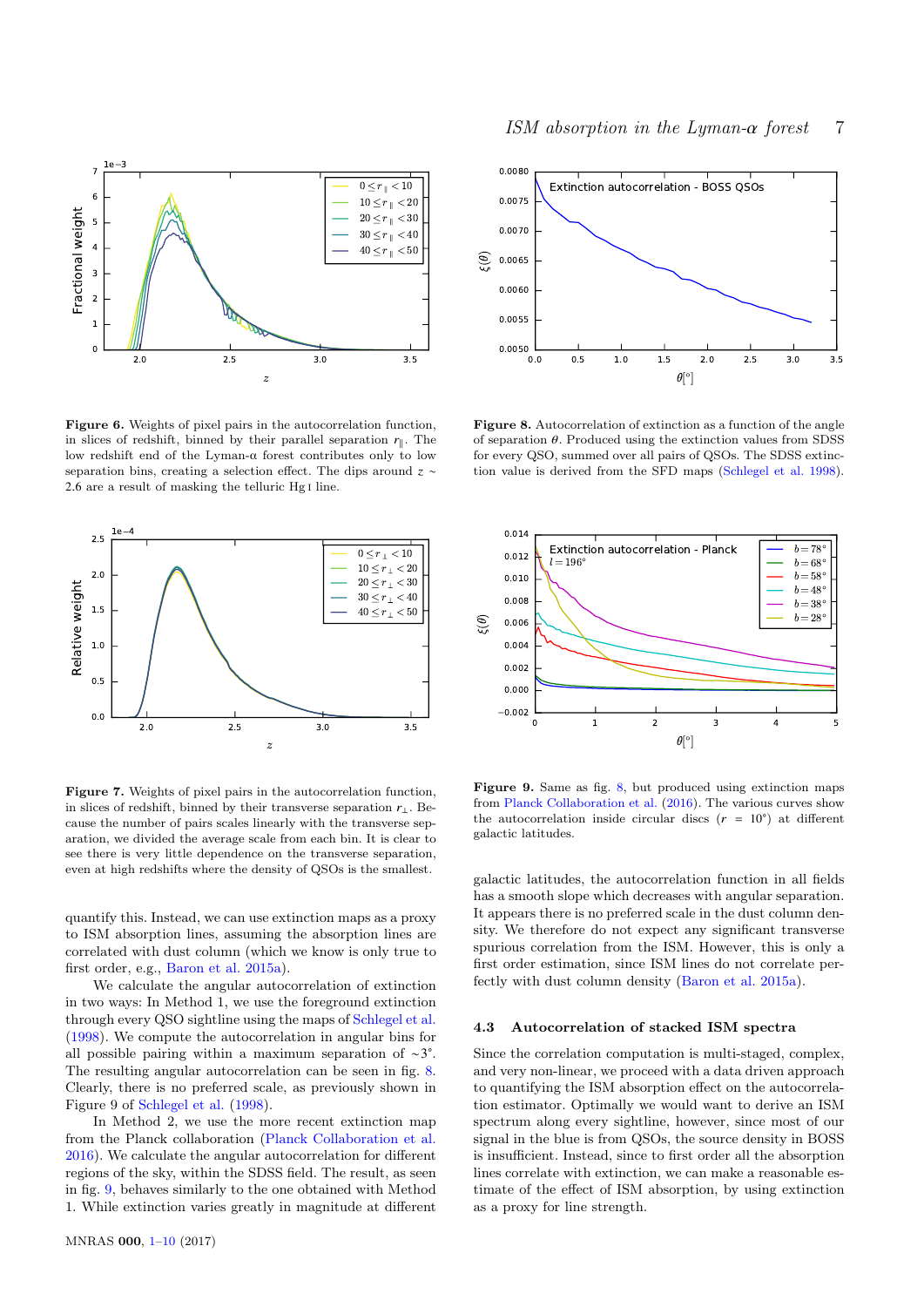

<span id="page-7-1"></span>**Figure 10.** ISM autocorrelation  $\hat{\xi}_A$  of the change in transmittance  $\delta_F$ , in comoving distance bins in parallel and transverse directions. Note that the colour range is four times smaller than in fig. [2.](#page-4-0) Clearly any correlation the ISM might introduce is much smaller than the cosmological signal. Since we use stacked spectra based on dust maps we are not sensitive to correlations that might exist due to ISM cloud sizes that could potentially break the stripes in the  $r_{\perp}$  direction.

For every QSO sightline we use the dust extinction (from the maps of [Schlegel et al.](#page-9-30) [1998\)](#page-9-30) to substitute the actual spectrum and Lyman-α forest with an ISM spectrum stacked from sightlines with similar extinctions. The baryon peak pipeline then proceeds normally, removes the mean transmittance as before, and only features that are correlated with extinction remain.

We then compute the autocorrelation function in bins of comoving separation. We discard pixels pairs with *<sup>z</sup>* < <sup>2</sup>.<sup>1</sup> because the ISM spectra are dominated by noise in this range. We plot the ISM autocorrelation estimator in a sim-ilar way to the Lyman-α forest, in figs. [10](#page-7-1) and [11.](#page-7-2)

From this calculation we find the following. First, the amplitude of the signal from the ISM is about an order of magnitude weaker than the cosmological component. Secondly, the amplitude of the correlation drops by a factor of about 1.5 with  $r_{\perp}$ , with no preferred scale, as obtained before from dust maps (fig. [8](#page-6-3) and fig. [9\)](#page-6-4). Because we use stacks based on extinction, we cannot see changes along  $r_1$  that would occur due to potential clustering of lines, as measured by [Baron et al.](#page-9-16) [\(2015a\)](#page-9-16), hence the straight lines. Instead we are mostly sensitive to correlations between different absorption lines that appear in  $r_{\parallel}$ . The Ca II H&K doublet mimics a 27 $h^{-1}$  Mpc separation, is probably responsible for the positive correlation around this value of  $r_{\parallel}$ , and we confirm this in the following section. These results are consistent with our indirect analysis in section [4.1](#page-3-1) and section [4.2.](#page-5-1)



<span id="page-7-2"></span>Figure 11. ISM autocorrelation multiplied by distance squared in three angle ranges where  $\mu$  is the cosine of the angle of the coordinate  $(r_{\parallel}, r_{\perp})$ . As in fig. [10](#page-7-1) there is effectively no signal in the transverse wedge (small u). Note the different scales on the the transverse wedge (small  $\mu$ ). Note the different scales on the Y-axis compared with fig. [3.](#page-4-1)

#### <span id="page-7-0"></span>4.4 Autocorrelation in distance bins

In order to study the effect of specific lines, most notably Ca II H&K, and trace the source of the stripes seen in fig.  $10$ , we divided the data into bins of parallel comoving distance (effectively redshift or wavelength bins).

Figure [12](#page-8-0) shows how the Ca II H&K lines create spurious correlations with each other as well as with other weaker features in the ISM spectrum, including a feature at  $\sim$ 3720 Å, which we barely detect, nor can we constrain its carrier (it could perhaps be atomic iron, see [Morton](#page-9-33) [2003\)](#page-9-33). These Ca ii H&K correlations contribute to the strongest stripes in fig. [10,](#page-7-1) near  $30 h^{-1}$  Mpc,  $140 h^{-1}$  Mpc, and  $170 h^{-1}$  Mpc. The total correlation contribution of the Ca ii H&K peaks, weighted according to their corresponding redshift bin, is about  $6 \times 10^{-6}$ , comparable to our estimate in section [4.2,](#page-5-1) and an order of magnitude smaller than the BAO signal. Since the largest impact is from the Ca ii H&K lines, our previous use of the contribution from these lines to the autocorrelation as proxies for spurious signal seems justified.

# 5 IMPACT ON FUTURE SURVEYS

While we find that the ISM currently has a negligible impact on the cosmological signal recovered from BOSS QSOs, we would like to quantify whether future surveys, such as the Dark Energy Spectroscopic Instrument (DESI), need to take this contaminant into consideration. DESI will obtain many more spectra, with a resolving power similar to that of BOSS, as well as a comparable SNR, with the larger aperture telescope compensating for the fainter QSOs [\(DESI Collab](#page-9-35)[oration et al.](#page-9-35) [2016\)](#page-9-35).

We use the QSO density estimate from the DESI final design report [\(DESI Collaboration](#page-9-36) [2016,](#page-9-36) Table 2.7) to simulate a random Lyman- $\alpha$  forest which resembles what we expect from DESI, but without any large scale correlations. We choose Lyman- $\alpha$  forests from random SDSS QSOs with a survey area of about  $10000 \text{ deg}^2$ . This value lies between the proposed descoped DESI survey  $(9000 \text{ deg}^2)$  and the full DESI survey  $(14000 \text{ deg}^2)$ .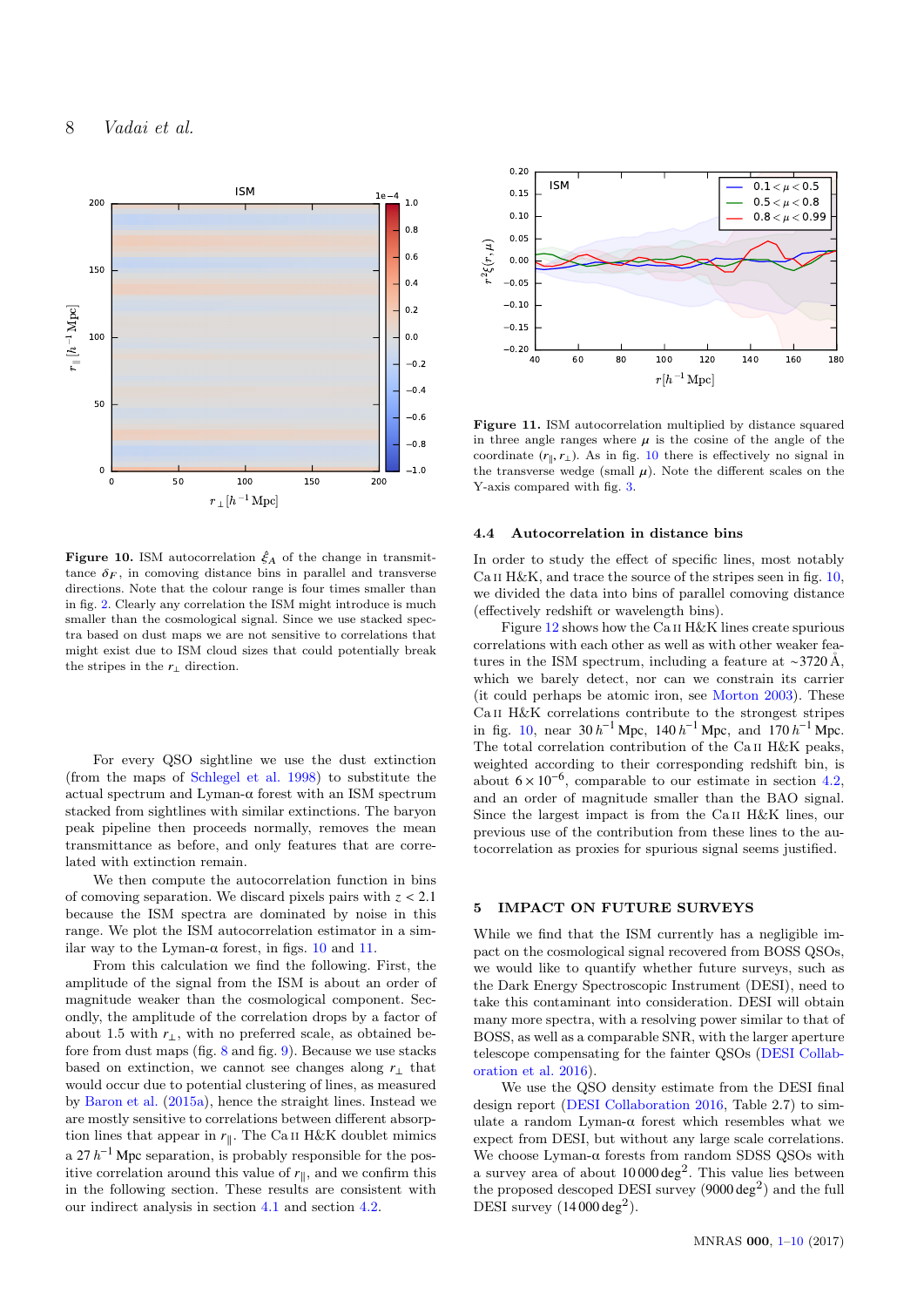

Figure 12. Autocorrelation of ISM spectra as a function of (apparent) parallel comoving separation. We use BOSS QSO sightlines where every QSO's Lyman-α forest was replaced with estimated ISM absorption based on the QSO's extinction. Each pixel comprises contribution from two different wavelengths. Each V-shaped curve shows the contribution of a single wavelength. Note the peak at the intersection of the two Ca II H&K lines (3968 Å and 3933 Å). The blue extreme, including an apparent feature at ∼3720 Å that could be due to atomic iron, is noisy so we cannot say much about it (it also has small contribution to the Lyman-α autocorrelation due to the weighting scheme). The colour scale is  $\pm 4 \times 10^{-4}$  which is comparable to the scale of the baryon peak, but features that affect a single distance slice are reduced by averaging over all distance slices.

We begin by taking the expected DESI QSO density as a function of redshift and using it as a probability distribution function (PDF). We smooth the PDF using linear interpolation. We draw 672 000 redshift values using the smoothed PDF, and match every value with an SDSS QSO at a similar redshift. We take the pre-calculated  $\delta_F(z)$  values of every SDSS QSO, and rescale them to the chosen redshift value. Since most SDSS Lyman-α forests will appear more than once in our sample, we multiply every selected QSO by a random sign, to avoid contaminating the autocorrelation function with positive contribution from same-object pairs. We then draw another random SDSS QSO, and use its sky position, with a small random displacement as the position of our new artificial DESI Lyman-α forest. We then compute the autocorrelation function of the new collection of Lyman-α forests.

While the large scale structure is removed by the randomization process, the resulting autocorrelation bins contain statistical noise which is similar to what we expect from the real DESI survey, under the assumption that the distributions of SNR and instrumental uncertainty values in the Lyman-α forest are not too different. We also obtain the accumulated statistical weight as a function of separation and redshift.

The total number of pixels summed and the total statistical weight are both about 10 times larger than in BOSS. <span id="page-8-0"></span>The standard deviation of individual autocorrelation bins is  $~\sim$ 5 × 10<sup>-6</sup>, which is the same order of magnitude as the correlation arising from the Ca ii H&K lines, which are representative of the maximal spurious signal. In the near-parallel angular wedge, where a few bins are summed together, the Ca ii H&K lines might have a noticeable contribution, but this happens at a separation a few times smaller than the baryon acoustic peak. Overall using our method we find no indication the ISM will significantly influence DESI results. However, we caution that this is under the first-order assumption we had to make that the ISM follows the dust column density and has no additional covariance.

While Ca II H&K lines could simply be masked by future surveys, this does not resolve correlations arising from other lines or possible structures in the ISM which we cannot probe due to our limited signal in the bluest part of the spectra. A better method to treat these biases would be to empirically derive the ISM spectrum around every QSO sightline, by stacking nearby lower-*z* spectra in the observer frame, and removing the ISM contribution from every spectrum. As a consequence, Lyman-α cosmology would indirectly benefit from a large density of other unrelated sources.